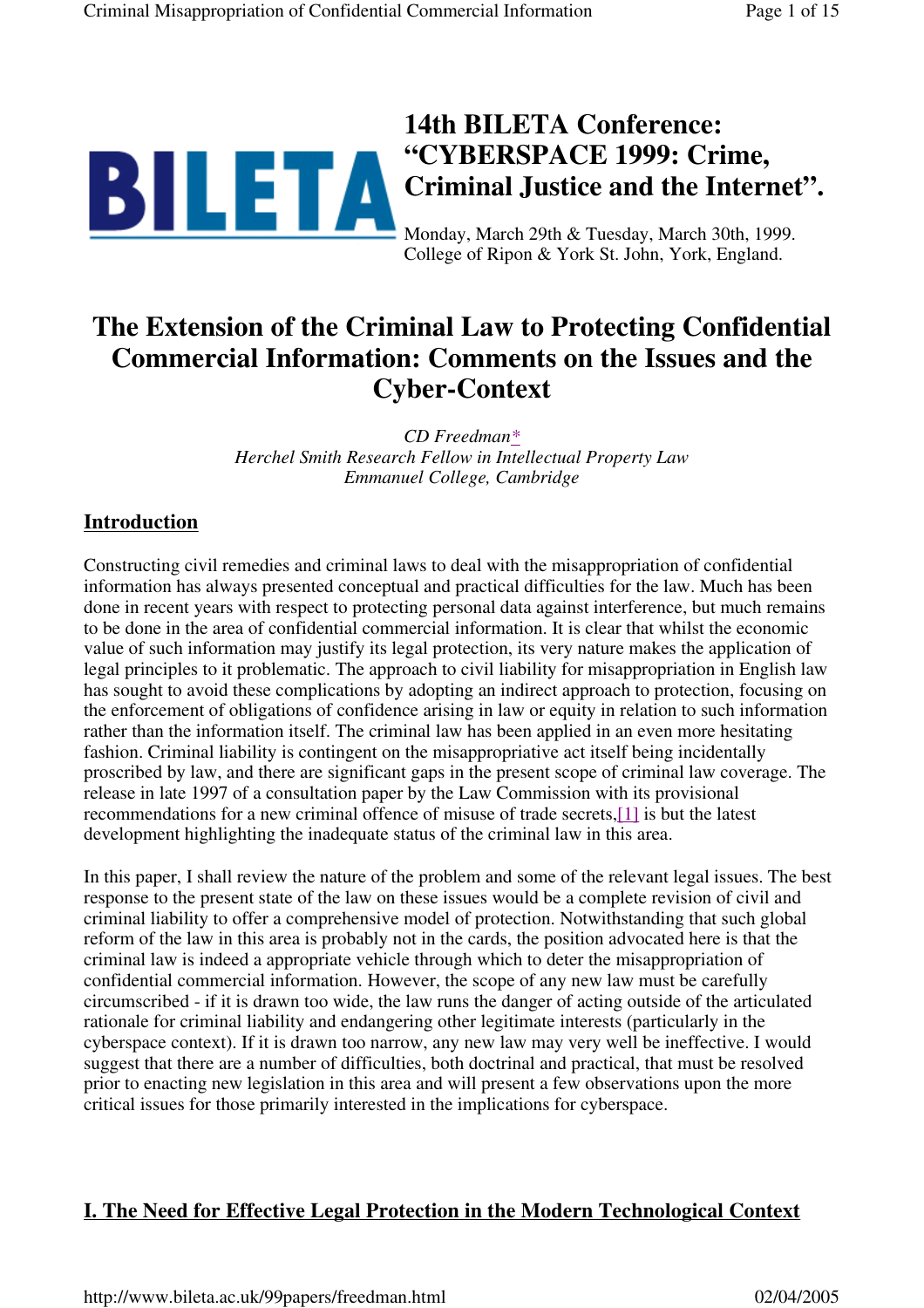### *1. Confidential Commercial Information: Definitional Problems and Functional Description*

The commercial value of *confidential commercial information* [2] has traditionally provided the primary justification for civil remedies and criminal sanctions to deter misappropriative activity in English law and elsewhere.[3] This is reflective of the fact that such information, in the form of trade secrets or "know-how" or otherwise, has always been an important business asset. In the contemporary context, the need to protect such information is made even more acute as innovation has become the central feature of post-industrial developed economies,[4] making knowledge-based assets increasingly critical economic resources in such economies. In this sense it is clear that threats to the security of confidential commercial information fit within the convergence of two technologyrelated trends: the rise in value of intellectual property and information in post-industrial economies arising from innovations in technology, and the rise in economic crime as a phenomenon in national and international commercial life itself stemming partly from technological innovation.[5] Before turning to the state of the law and how it might be reformed, it is useful to say a brief word respecting the nature and economic function of confidential commercial information in the modern technological context.

If one tries to create a definitive typology of confidential commercial information, the exercise seems doomed to failure.[6] Not only does the intangible and indivisible nature of information make the task difficult,[7] but the myriad forms that confidential information can take in a commercial context - from technical pre-patent schematics to more generalised know-how and operational procedures - renders any attempt at an exhaustive definition practically meaningless.[8] In short, exhaustive classification is an unproductive exercise that is best avoided. One can, however, seek to describe the function and importance of confidential commercial information in economic terms, and draw appropriate conclusions to be used in constructing legal models protective of such information.

Basic economic principles suggest that the law ought to provide a degree of protection to confidential commercial information in order to encourage sufficient investment in the creation of new knowledge-based assets, whilst at the same time avoiding the creation of an artificial scarcity of such resources through over-protection.[9] This balance between the protection of information to encourage investment in development with adequate access to information is a delicate one economic efficiency in information will not be achieved through over-investment in the creation of informational resources or through duplication of resources to create the same information resources. [10] Moreover, individuals ought be guided by the clear availability of suitable legal remedies in determining the level of private resources, if any, that ought to be dedicated to providing additional protection for such information so that these private expenditures may be optimised.[11] On a global level, then, it is the task of law-makers to achieve this fine balance between protection through legal remedies and self-help and access through appropriately constructed laws.

#### *2. Regulation and the Modern Technological Context*

This basic economic paradigm must be viewed in the contemporary context; a context in which the innovation of new knowledge-based products is increasingly important to post-industrial developed economies. The process of innovation is itself often a joint and serial activity; a process in which developers share and exploit resources and build on each other's work in an attempt to create new products and wealth. In this sense, confidential commercial information in its various forms functions within this cycle of innovation as both a commodity (valuable in itself) and as a resource (to be exploited by commercial actors).[12] Central to the success in exploiting such informational resources is the ability to share the information without risk of destroying its value through illicit acquisition, use or disclosure. This need to be able to exploit valuable informational resources in partnership is critical to the ongoing refinement of technologies; the exchange of confidential information in this sense is, to use one judge's phrase, "both necessary and expected."[13]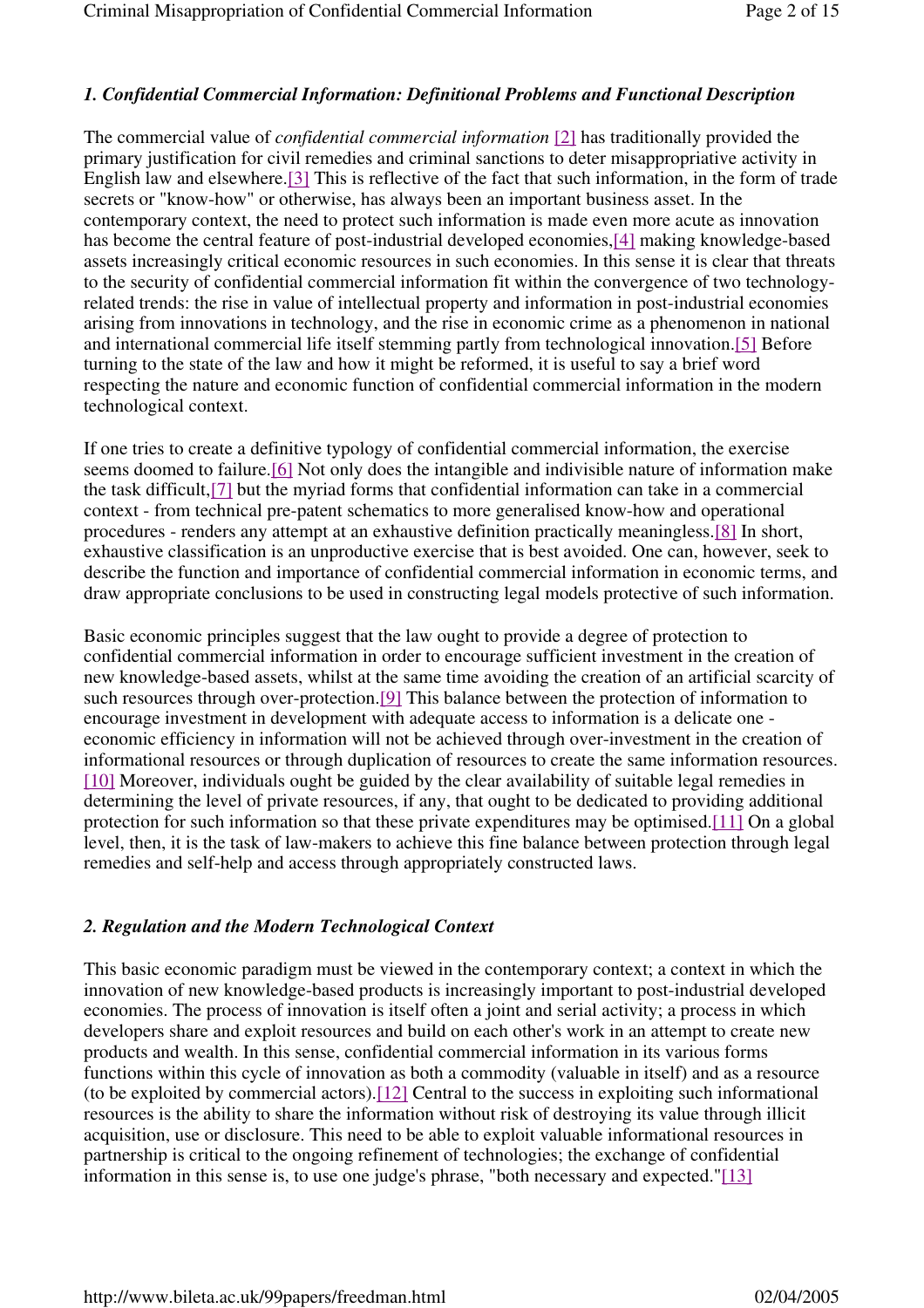Having said that confidential business information is increasingly valuable in the modern technological context, one can also add that this context itself has changed the nature of commerce with implications for any attempt at regulation in this area. As the Alberta Law Reform Institute reported when it looked at the protection of trade secrets in Canadian law:[14]

…technology has changed the nature of modern business in a number of respects. [first] Business has become a race against time. Technology is volatile and short lived. The increasing pace of technological change means that perfectly good ideas and inventions may be obsolete before they can be patented and brought to the market place. This problem is complicated by the fact that different parts of a product may have different development rates…Today the business advantage lies in technology. The business pressures to know what competitors are doing are therefore intense….[second] employee mobility is greater than any time in history…[third] technology has made espionage so much simpler. There is now an array of sophisticated equipment, much of it derived from military developments, which makes espionage within even well run enterprises a real threat.

The modern technological context, then, is a business environment where information is critical in different stages of product development, is quickly out of date, and is susceptible to misuse or unauthorised disclosure by those having had control over it or being able to acquire it illicitly. The presence of a global networking environment highlights these problems and makes the need for effective legal treatment even more critical.[15] In such circumstances, I would suggest, there is a need for effective deterrents against misappropriative acts both to maintain the value of informational assets and to protect the integrity of the innovation cycle.

## **II. The Present State of the Law**

### *1. Problems in Ascertaining the Precise Nature of the Mischief to be Remedied*

To follow correct form in evaluating the merits of criminalising certain acts in relation to confidential information, the discussion ought properly to begin with a detailed analysis of the mischief to be remedied, identify those specific acts which ought to be proscribed, and consider the public policy implications of proscribing such acts. Unfortunately such a traditional approach is made difficult by the lack of sufficiently independent data upon which to base such an analysis, a point that I shall return to later. One should recognise at the outset that considering new regulation without such an independent review of the nature of the mischief to be remedied will undoubtedly run into trouble at some stage.

Notwithstanding the lack of data respecting misappropriative activity, what can be said in general terms is this: confidential commercial information is primarily at risk in two types of scenarios situations in which information is acquired through illicit means and without the complicity of one rightfully in possession, and, situations in which the information is obtained from one rightfully in possession but in breach of that person's obligations. The first scenario is essentially variations on the theme of industrial espionage; acts which can themselves be characterised as purely private activity (whether local or trans-national) or as state-sponsored acts.[16] The second set of scenarios encompass matters ranging from simple disclosure by ex-employees to new employers to deliberate disclosure by present confidants claimed to be in the public interest.

### *2. Property in Confidential Information and the Approach to Civil Liability*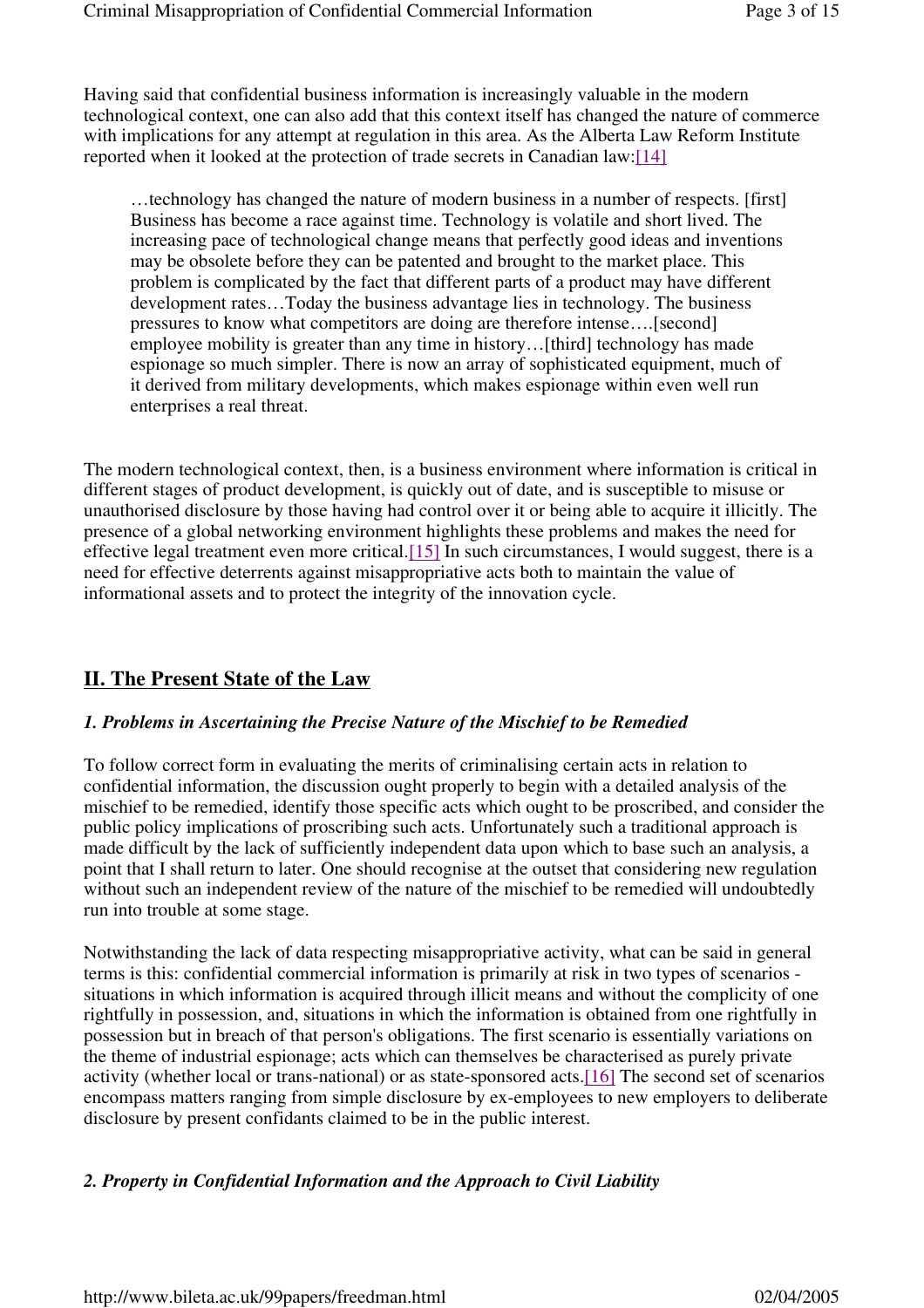With some hesitation, it seems necessary to include some recognition of the traditional debate respecting proprietary rights in confidential information within this discussion.

Notwithstanding the fact that, as one scholar put it, "[t]here is a natural and deep-seated tendency… to treat confidential information in proprietary terms,"[17] the inability to exclude others from its use or possession as is required in the normal legal sense of *ownership*[18] would seem to deny it proprietary status as a result. Whilst the issue has not been definitively settled in English law,[19] the great weight of judicial  $[20]$  and academic  $[21]$  comment is inconsistent with ascribing to such information a property characterisation and as such the normal criminal law of theft is inapplicable. [22] In American law,[23] by comparison, it is clear that specified types of commercial information in the form of trade secrets may be property for both the purposes of certain civil actions[24] and criminal offences.[25] Given that the balance of rights achieved in a ready-made form by property law is seemingly unavailable in this exercise, the challenge for the English criminal law is to identify those matters of private consequence that are in the public interest to protect, and how those interests might be furthered through the availability of criminal sanctions.

In private English law, confidential information is indirectly protected from unauthorised use or disclosure through the enforcement of obligations of confidentiality in relation to such information. Obligations may be expressly or implicitly agreed to, or judicially constructed in appropriate circumstances, as between the parties. It has been said that the protection of confidential information in the form of the equitable action of breach of confidence, the primary vehicle for civil liability outside contract, is *sui generis* in the sense that it has arisen in a multi-jurisdictional fashion, emanating from principles of property, contract, and equity.[26] It seems sufficiently clear now that the action for breach of confidence falls completely outside tort.[27] Others would put the action in none of these jurisdictional pigeonholes in a contemporary context, seeing it as but another manifestation of the law of restitution.[28] Whatever one's view of the evolutionary antecedents or the jurisdictional basis of the action, it is now sufficiently clear that there exists an independent jurisdiction in equity arising on principles of good faith and conscience to restrain unauthorised use or disclosure of confidential information.[29]

Whilst the existence of this independent jurisdiction can now be seen as definitively settled, its scope and extent is still not fully developed. In a general sense, the contours of the action will depend very much on the nature of the information sought to be protected, the parties to the action, and the circumstances claimed to give rise to an enforceable obligation between the parties. Uncertainty respecting the parameters of this developing jurisdiction naturally colours attempts to introduce criminal law provisions into the same area.

### *3. The First Scenario: Conduct-Based Liability for Illicit Acquisition*

The first scenario identified above respecting misappropriation are those situations where one not properly in possession of the information in question seeks to acquire it without the complicity of one properly in possession of the information. Conventional ploys like bribing and suborning employees are essentially variants on breach of confidence relying on receipt-based principles of liability, which I shall turn to below. The issue here is whether liability may follow based directly on the nature or method of acquisition, which is obviously relevant in technological contexts.

There is an obvious need to balance policy interests in this area; whilst business people have a legitimate interest in securing as much information as possible on competitors and their products, it is in no one's interest to have a completely unregulated marketplace. The Younger Commission described this fundamental consideration in these terms:[30]

The main difficulty in considering the acquisition of industrial and commercial information is deciding where to draw the line between methods which consist of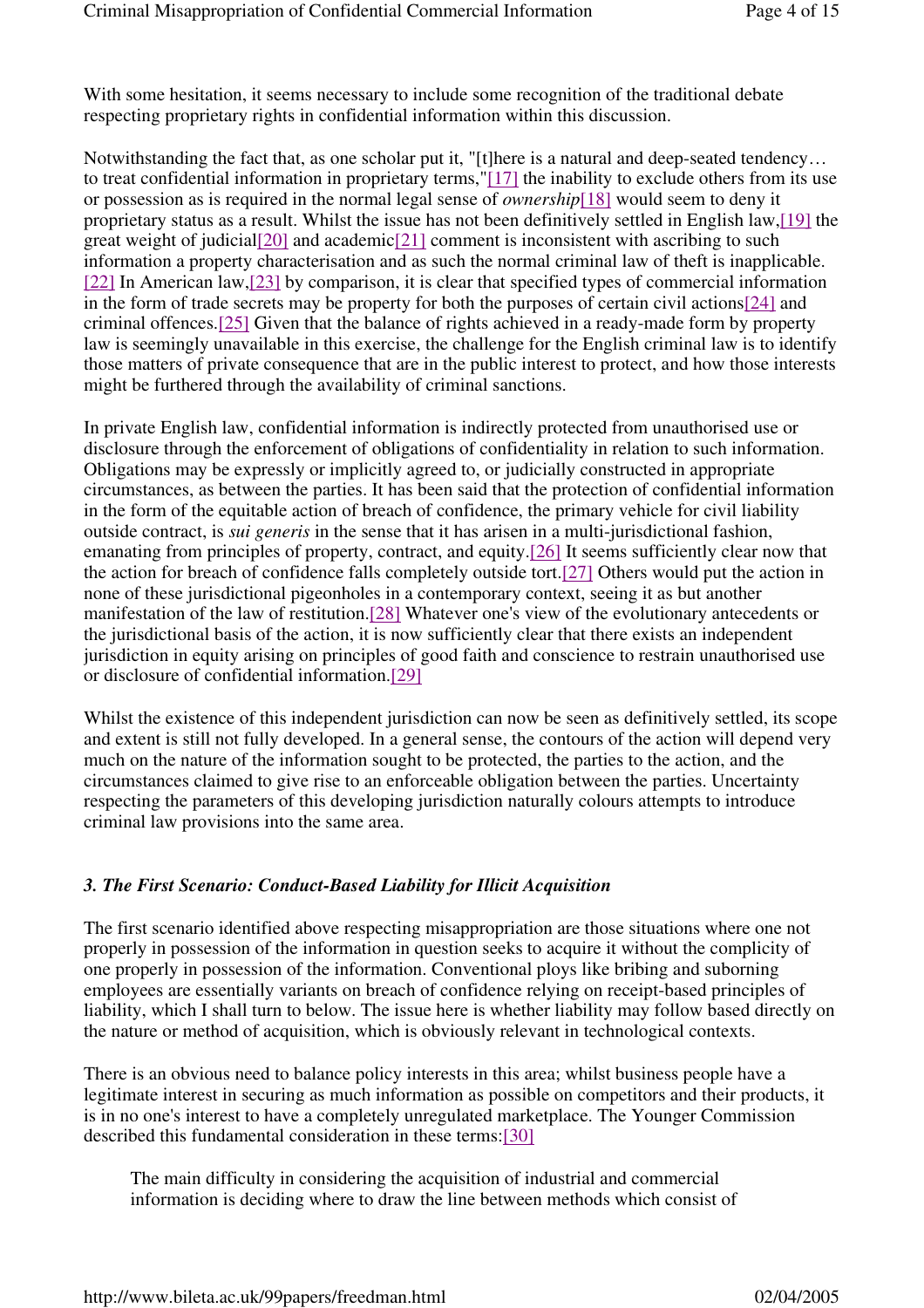painstaking and legitimate gathering of business information and those which the law should treat as illegal. Most people would agree that it is part of the normal function of an efficient business man to be well-informed on his competitor's products, prices, sales promotions, and so forth; and most people would agree that it would be quite wrong for him to steal his rival's test samples or suborn his employees; but there are grey areas.

The lack of property in confidential information has resulted in an approach to liability in both civil and criminal law in this area that is highly unsatisfactory.

Criminal liability does not proceed from a generalised approach based on misappropriation directly; the lack of property takes the misappropriative act outside the law of theft.[31] Liability, then, is conditioned on the act itself being incidentally proscribed under statute (for example, under the *Interception of Communications Act 1985*, the *Copyright, Designs and Patent Act 1988*, the *Computer Misuse Act 1990*, or the *Trade Marks Act 1994*) or common law (primarily the offence of conspiracy to defraud), with each area having its own deficiencies.

Whilst it is beyond the scope of this paper to attempt an exhaustive analysis of the various criminal law proscriptions relevant to the remedy the mischief identified, I would suggest, much as the Law Commission recently advised,[32] that there are significant gaps in this incidental application of the criminal law. For example, "van Eck" reception devices used to capture the radiation from computer screens from public vantage points would not seem to run foul of the Computer Misuse Act 1990, as neither would reading confidential information off the screen directly, provided one has not caused the computer to perform a function within the meaning of that statute.

This is an undesirable state of affairs. One would think that the criminal law ought to be able to relieve the "decent and reputable trader's sense of helplessness"[33] in such circumstances.

What then of civil liability? It would seem natural to look to private law for norms of actionable conduct that might be useful in determining complementary criminal standards. Unfortunately, this is an area in which civil liability is most uncertain.

First, English law traditionally disfavours an approach that speaks to norms of "unfair competition" directly .[34]

Secondly, there are a number of inconsistent authorities as to whether a jurisdiction exists to find liability based on an acquisitive method standing alone, and what the test to find such liability ought to be. Various conduct-based standards have been proposed in the context of the equitable action of breach of confidence - amongst them that the act of acquisition was itself unlawful,[35] surreptitious, [36] reprehensible, [37] unconscionable, [38] wrongful, [39] and on the basis that the act falls under some generalised principle of liability grounded in the flexible nature of the equitable jurisdiction itself.[40] Many respected authorities argue that liability based on any such approach implicitly raises the spectre of liability imposed on highly idiosyncratic judicial views of general or commercial morality.[41] This is a criticism that is not unique to breach of confidence claims but reflects a fundamental tension that has been at the root of the long-standing judicial reluctance to import equitable doctrines into the commercial context.[42] On the other hand, one might argue that this trend seems to have abated somewhat in recent years as equity has undergone a period of revitalisation, especially in commercial contexts. Clearly the point is most uncertain.

### *4. The Second Scenario: Receipt-Based Liability for Breach of Confidence*

With respect to the second set of scenarios, this is an area where private law has developed sophisticated receipt-based principles of civil liability in law and equity. The question for the criminal law in this area is whether criminal laws can be fashioned where civil liability is itself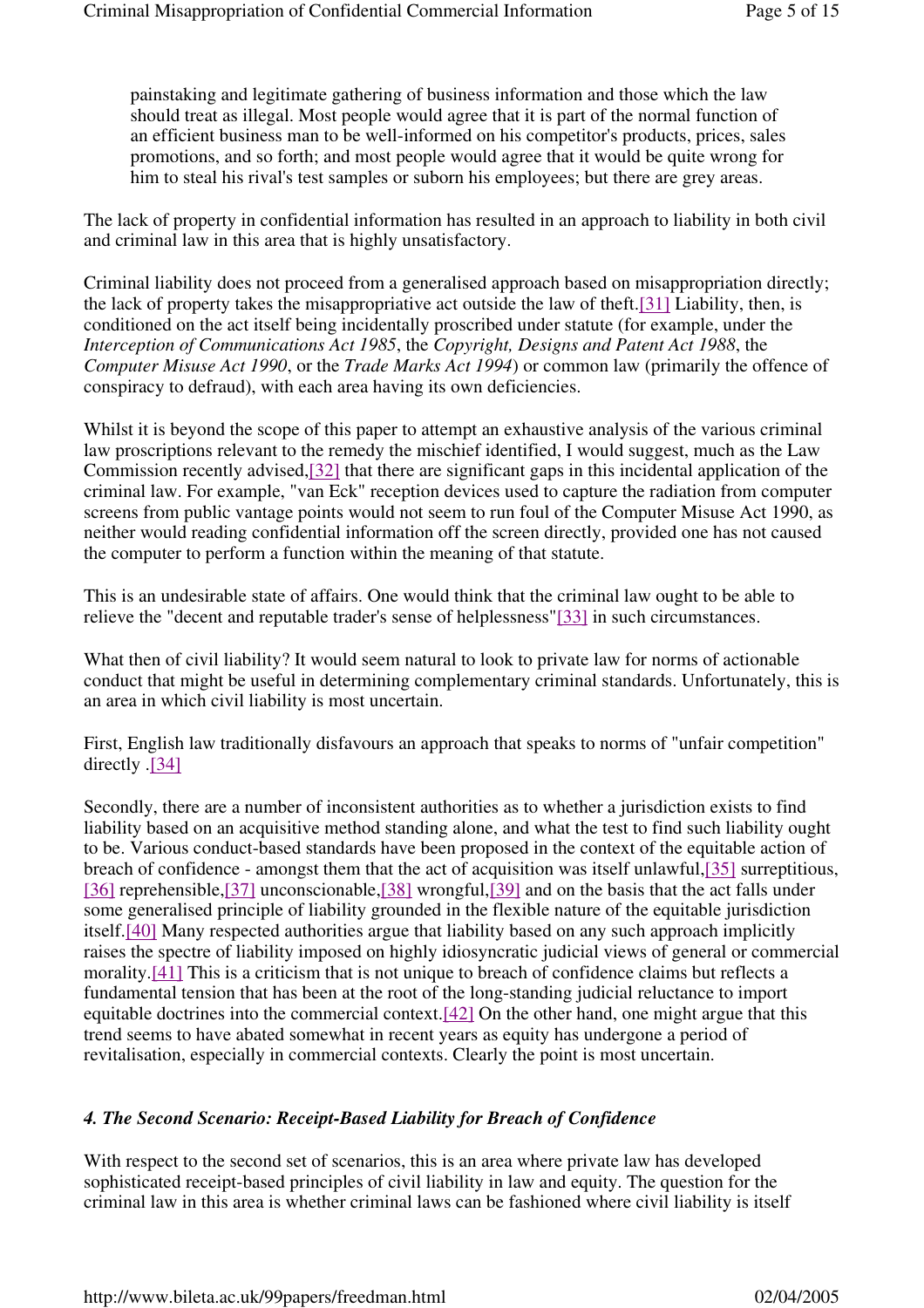insufficient - for example, where the defendant is judgement-proof.

The Law Commission's 1997 provisional recommendation supports the creation of a new offence of misuse of trade secrets that is exactly on point and would appear to be an appropriate way forward in this area. The model advocated restricts application of the law to offensive conduct in relation to unauthorised use or disclosure of a functionally defined subset of confidential commercial information, "trade secrets". The orientation of the provisional draft law is to punish an offender who knowingly misappropriates valuable information that is not "generally known." The offence is not overly broad in scope and the Law Commission intends actual prosecutions to be instigated only the worst cases and where the availability of civil remedies is inadequate in the circumstances of individual cases. The most appropriate use of such sanctions would be to punish employees, coventurers, consultants and others who rightfully acquire information but then knowingly and intentionally misuse it. The scope of the provisional model deliberately does not speak to illicit modes of acquisition or the question of industrial espionage.

The cyberspace interest in this area does not so much lie in the methods by which the proscribed act of misappropriation is accomplished, but with the shape of cyberspace itself. It seems clear that certain types of employees are now increasingly mobile in modern information economies. This is especially true in respect of the services of technical experts and specialised managers who are active in the technology sectors.[43] There is a strong economic interest in making the skills of these experts available in the market-place on demand. However, as these same people work with the kinds of valuable confidential commercial information that is often the primary asset of their employers, there is an economic interest in ensuring that confidential information provided by employers remains confidential especially as against industry rivals. Over-protection of information through broad criminal liability in this area may very well inhibit necessary employee mobility and slow the natural pace of innovation unjustifiably.

## **III. Some Observations On Criminalisation and The Cyberspace Context**

It seems appropriate to open this section of the discussion with some comments on the term "cyberspace." It would appear that the use of the expression (itself from William Gibson's seminal science fiction novel, *Neuromancer*) in both the academic literature and in the media is most popularly associated with the Internet, and perhaps exclusively so. It seems to me that this is an unduly restrictive definition of the term given that we are still in the infancy of the information age and our conceptions of cyberspace are equally in their early stages. I would suggest that given both the continually evolving nature of information technology and the increasingly inter-connectivity of information handling devices, cyberspace is more than merely the virtual space created by a global network of computer networks and I have used the term here in a broader sense. Whitaker has recently described cyberspace in this sense as a new world of "technological fusion" which itself "exists nowhere and everywhere… forever a *tabula rasa* in the sense that it is constantly being constructed and reconstructed, written and rewritten."[44] This seems an apt characterisation in my view.

I suggest that new criminal laws enacted to protect confidential commercial information will impact on cyberspace generally in two respects. Obviously regulation will impact upon the use of information technologies to commit acts that may be proscribed by law. In this sense, it is the definition of the subject-matter to be protected and the breadth of the proscription on activity that is all important. If the scope of regulation is overly broad, new laws may prove detrimental to the optimal exploitation of technologies such as the Internet. Regulation will also have an impact on the development of information technologies themselves, and in this sense it is again of critical importance that the scope of regulation be drawn with care else we risk an over-protection of information and a hindrance on the mobility of the specialised labour force that creates those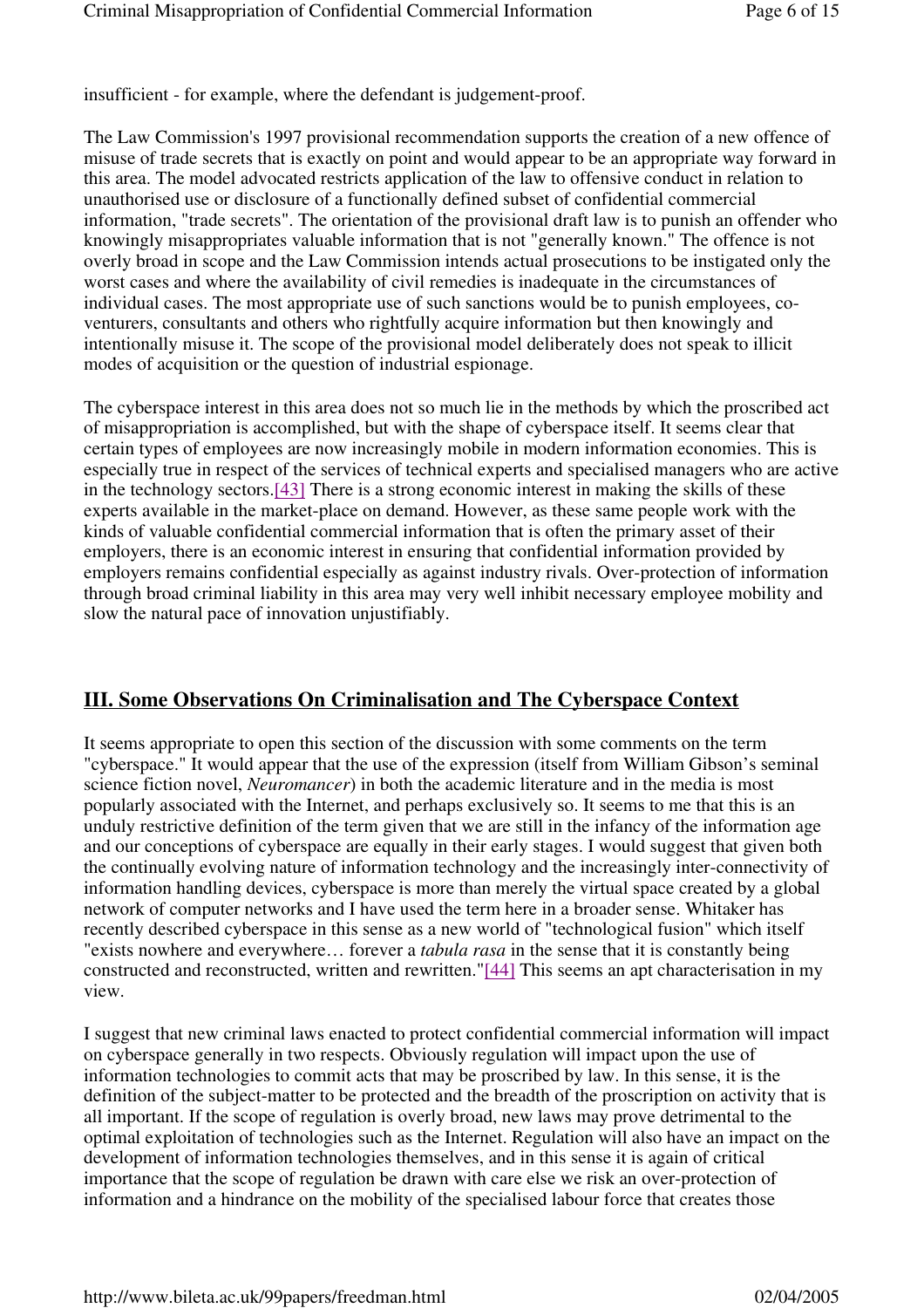technologies that are cyberspace.

Having presented some thoughts on the problem of misappropriation of confidential commercial information and its inadequate legal treatment at present, the following remarks are directed to some of the issues relevant in the process of constructing new laws to protect confidential commercial information in the "information society" and some of the implications for cyberspace.

### *1. The Need to Develop a General Model Providing Comprehensive and Complementary Liability Rules in Private and Criminal Law*

Intellectual property rights are of increasing economic importance in national and global economies. As such, the law must respond to the need for liability rules that provide adequate protection to maintain sufficient investment to encourage continued development without over-protecting these rights. In general terms, traditional rights such as copyright and patent have developed sophisticated structures which I would suggest will be able to respond to society's on-going needs.

The law respecting the protection of confidential information is very much an aspect of intellectual property law that is in need of revision. In the 19th century, a jurisdiction in equity was created to enable such information to be protected based on the enforcement of actual or constructive obligations of confidentiality. Whilst these principles have seen radical development in the United States in the ensuing years in both the fields of intellectual property law (the law respecting trade secrets, in both common law and statutory forms) and constitutional law (the recognition of privacy rights), English law has been content with a conservative process of refinement that may not adequately meet our present and future needs. This is particularly so where liability is sought to be recognised based on conduct of the defendant in acquiring the information as the primary basis of liability, rather than through the traditional relational context.

In approaching the question of a new criminal law presence in this area, I would suggest that it is of the utmost importance that fragmentary and context-specific strategies be abandoned in favour of the development of generalised principles.[45] What is needed is a principled and comprehensive model of protection that offers complementary civil and criminal liability in respect of confidential commercial information. By not adopting a more principled approach both at civil and criminal law, we risk over-regulation and inconsistent application of present models of liability.

For example, whilst there are distinctions now made between government, commercial and personal information within the equitable action of breach of confidence, such a distinction has not been as strongly made in the incidental application of criminal law. The rationale for protecting these various types of information is quite different, as is the proper scope of legal protections. Certainly no reasonable person would suggest that confidential information as it relates to corporations and individuals is the same, yet these distinctions fail to inform the criminal law. If we are to offer protection to confidential commercial information without unduly impinging on other legitimate interests (for example, civil liberties), it would seem prudent to draft new laws to ensure that they are not applied outside the context of their articulated rationale. In this sense, we ought recognise that liability rules in respect of confidential information have the ability to act as methods of private censorship, as was attempted in the *Scientology* cases in the United States.[46] Beyond this, it seems odd to limit protection of that which is considered properly protectable, to acts of use or disclosure but not acquisition. Surely it is the nature of the misappropriative act itself that is culpable, whilst the nature of the information merely demarcates the appropriate breadth of the proscription.

### *2. Defining an Appropriate Role for Criminal Sanctions*

The Law Commission has taken the provisional position that criminal law in this area should be narrowly applied and ought to follow civil liability.[47] As civil liability is essentially receipt-based liability in this area, the implicit position is that the criminal law ought to refrain from introducing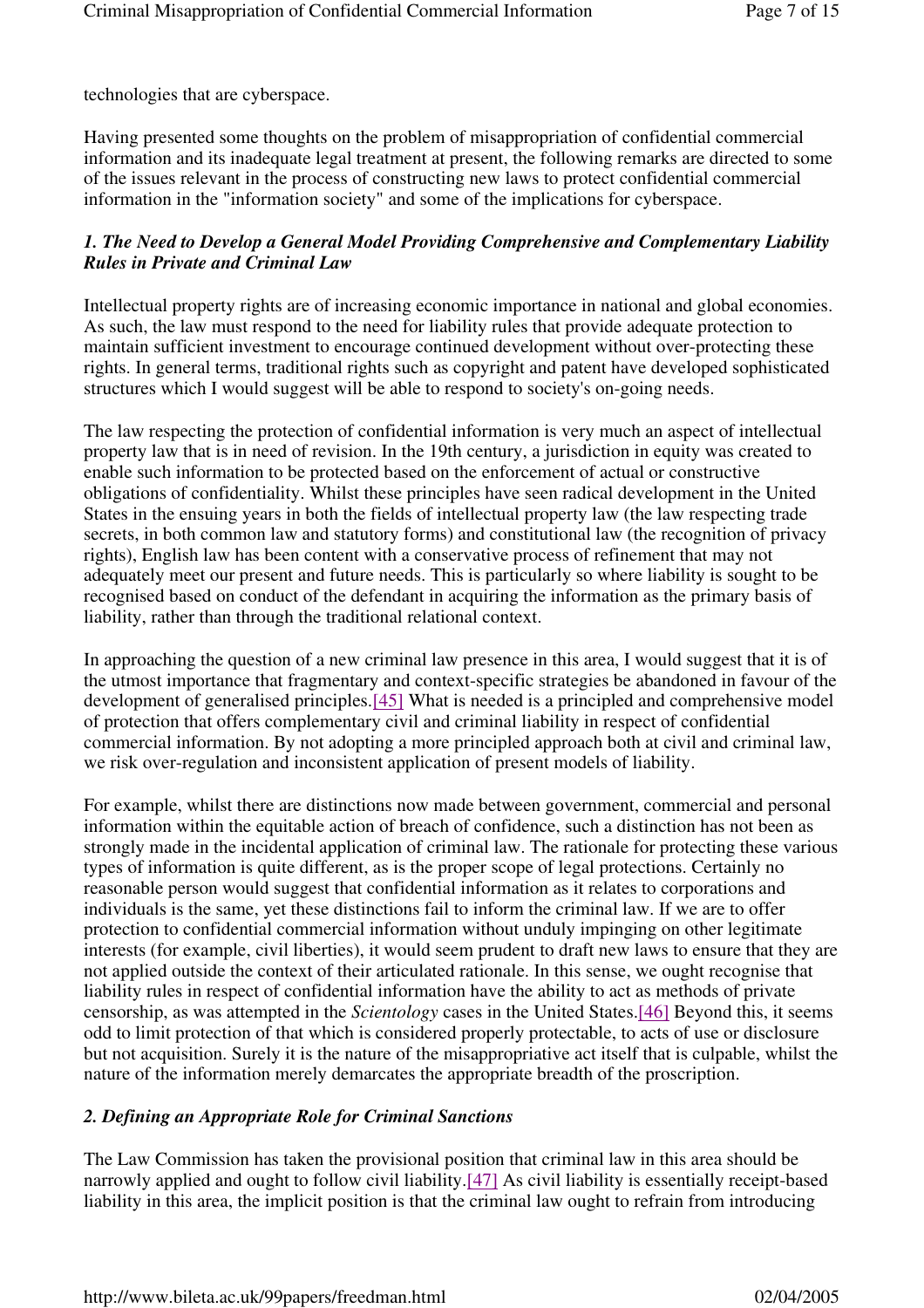new standards of conduct-based liability. This is to say that the criminal law should restrict itself to breach of confidence situations where the threat of civil liability in the circumstances is insufficient to promote compliance with express or implicit obligations of confidentiality. This approach is reflective of the traditional reluctance in English law to construct models of direct liability for unfair competition.

I have suggested that the law should offer comprehensive protection for confidential commercial information. I would further suggest that the criminal law in this area may fulfil three functions: to set minimum standards of acceptable commercial behaviour, to deter the breach of private obligations of confidence in appropriate circumstances as envisaged by the Law Commission, and to bring domestic treatment in line with emerging international standards respecting the protection of intellectual property through more liberalised unfair competition norms. This is relevant in the cyberspace context as we are presently engaged in setting out the principles that will govern the conduct of commerce in cyberspace (like the standard and method of encryption necessary to allow commercial transactions to be conducted on the Internet). We ought to confront the need to set appropriate standards of commercial behaviour in relation to confidential commercial information in this area as one might reasonably expect misappropriation to be accomplished through the use of emerging technologies.

With respect to the first point, the function of the criminal law in the commercial context is, at a minimum, to define the outer limits of tolerable commercial behaviour.[48] In this sense, the criminal law plays a role that civil remedies cannot: it serves a declaratory and educational function in supporting appropriate standards of commercial behaviour. The difficulty, of course, lies in applying criminal sanctions where civil liability is uncertain,[49] and where it is unclear as to whether the conduct in question is truly worthy of blame.[50] However, it is clear that one legitimate function for new criminal laws in this area is to set a threshold standard for commercial behaviour, below which criminal liability may be incurred.

Secondly, the criminal law is able to provide general deterrence against wrongful acts where civil liability is inadequate; for example, where the defendant is judgement-proof or the plaintiff is without the resources or sophistication to bring an action (or even has been driven into bankruptcy as a result of the acts in question). In such circumstances, the proscribed act still attracts liability and consequences. This is useful in enforcing commercial morality in the sense of deterring certain wilful breaches of obligations of confidence in cyberspace or elsewhere.

Thirdly, national criminal laws can also act internationally in the sense of working towards harmonisation of national laws, and creating a global response to such trans-national problems as money laundering. It may be that such an approach is the best way of protecting intellectual property across borders, and perhaps the solution to the trans-national problem of industrial espionage.[51] I would suggest that on a criminal law level, it would seem reasonable to proceed in part on the basis of enacting legislation aimed at eradicating "dishonest commercial practices" in relation to the misappropriation of valuable commercial information where the nature of the conduct is sufficiently offensive. Such an approach allows one to confront competitors who obtain confidential information illicitly through conventional methods (such as suborning employees) and through the use of technological means to surreptitiously acquire their rival's secrets. I would suggest that such a standard would dovetail nicely with the standards agreed upon in the TRIPs Agreement, itself building on the incorporated provisions of the Paris Convention for the Protection of Industrial Property, Art. 10*bis*,[52] which establishes a regime against unfair competition practices which is now enforceable under TRIPs through the World Trade Organisation.

### *3. The Need for More and Better Data Respecting Misappropriative Acts*

Criminal laws must be sufficiently precise to enable people to know whether they risk criminal liability for a contemplated course of conduct, and avoid inefficient enforcement of the criminal law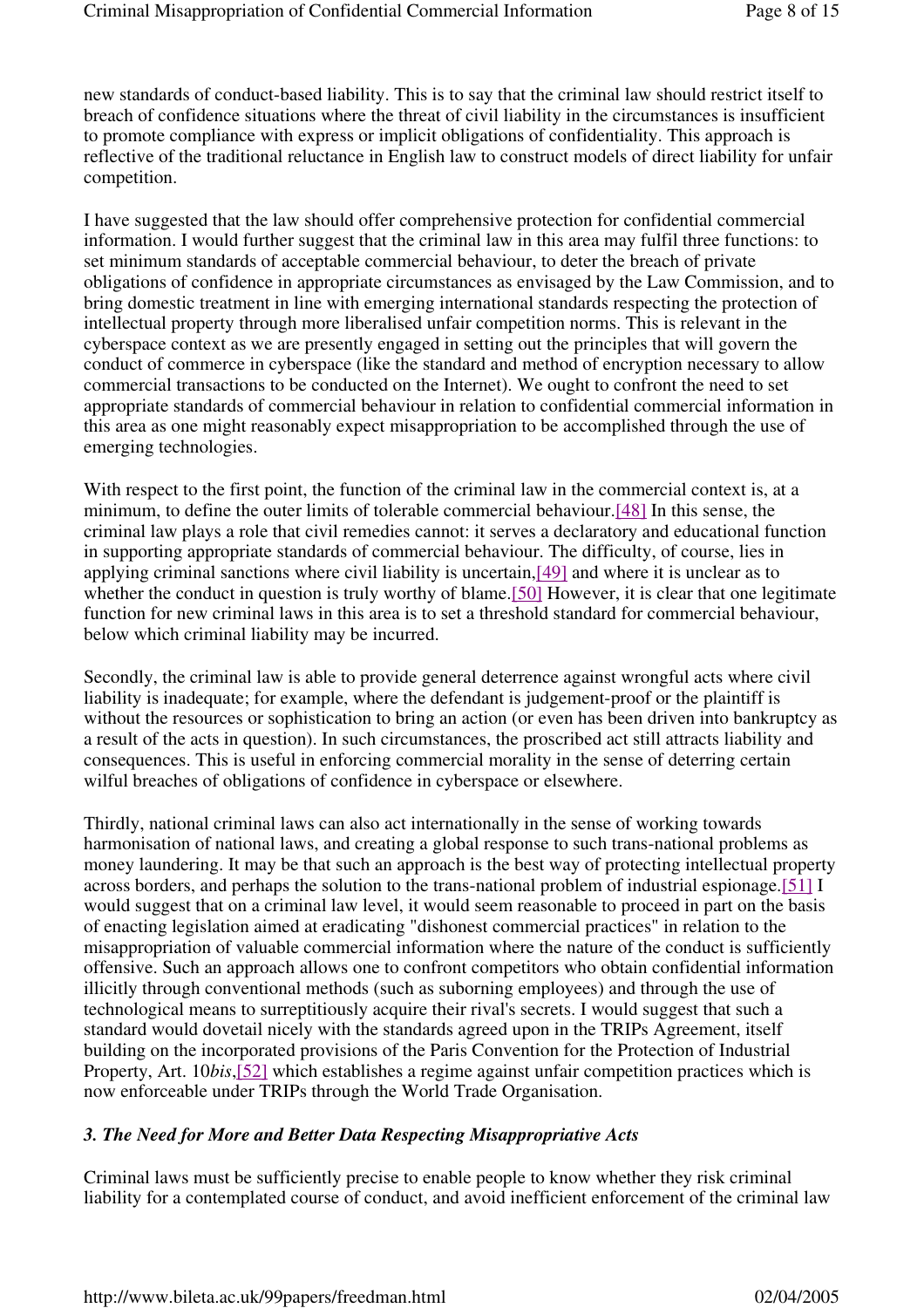through flawed prosecutions. Lawmakers considering the problem of misappropriation are faced with creating new laws without a detailed and independent review of the nature of the problem. Whilst one might be able to develop the main principles of a protective model that speaks to the relevant public policy interests in a more global sense, there is a serious lack of sufficiently reliable data to determine those acts themselves which ought be proscribed in any new law. I would suggest two points in this regard.

First, the present lack of comprehensive civil and criminal sanctions necessarily affects the reporting of misappropriative activity as existing legal remedies do not cover the acts subject of a potential complaint. Moreover, even where there are remedies available at law, trade secret cases traditionally suffer from a reluctance on the part of victims to extend losses and suffer crises of investor confidence by engaging the legal process for redress of their complaints.[53] That there are few complaints should not be taken to mean that misappropriative activity does not occur.

Secondly, such evidence as does exist in the forms of statistics or studies that document the problem of misappropriation tend to grow out of proprietary surveys conducted by industry groups, like the American Society for Industrial Security.[54] The problem in relying on these types of studies is that they are geared towards producing lists of industry losses rather than detailing types of conduct. The loss figures themselves are not actual losses, but estimates and projections based on subjective criteria.[55] Such projected losses may make interesting journalism,[56] but law-makers ought to be wary of legislating based on the expectation of the looming economic disaster these estimates tend to engender. However, even when viewed critically, these figures do point at a serious problem that threatens to become larger if it remains unchecked.

Sadly, there are few academic studies. The most recent is by Professor Burr who looked at misappropriation of trade secrets in the American state of New Mexico and found that misappropriation of trade secrets mainly involved confidants (employees, government inspectors, etc.) but also extended to third party theft. Whilst this study was limited in scope and volume of data, it is one of the very few sources of publicly available and independent data in this area. The sample was taken from a pool of small to medium sized corporations and did not sample large or transnational corporations, whose orientation seems to be traditional industrial manufacturing rather than economic activities tied to newer technologies and informational products. The study also seems to be directed at the question of civil redress rather than willingness to pursue criminal complaints.[57]

The risk that is run is that in enacting laws that seek to remedy the mischief of misappropriation without a very clear idea of which acts ought be proscribed, one runs the risk of over-regulation. In the context of a global communications environment, such as the Internet, this is not just a matter of national concern. It is clear that in some cases, local regulation of cyberspace can have international implications. Such was the case in the claim by German prosecutors against CompuServe, resulting in the blocking of certain newsgroups to its world-wide subscribers.[58] In this sense, it is important to get the national balance right.

I suggest that governments would be well advised to take the lead in commissioning further research on this point if laws are to achieve their potential in addressing real-world needs. What is required is both an accurate estimate of the nature and scope of misappropriative activities, and, procedural reform to encourage complainants to come forward to engage the legal process whilst maintaining the security of their informational assets during the course of litigation (civil and criminal).

### *4. Incorporating Technological Solutions into Legal Models*

American law has traditionally required protective measures in trade secrets law. Indeed, the public policy encouraging self-help has found its way from trade secrets law into the latest federal copyright statute which proscribes the circumvention of technological protection measures like encryption or copy protection.[59] The present model of civil liability in English law for breach of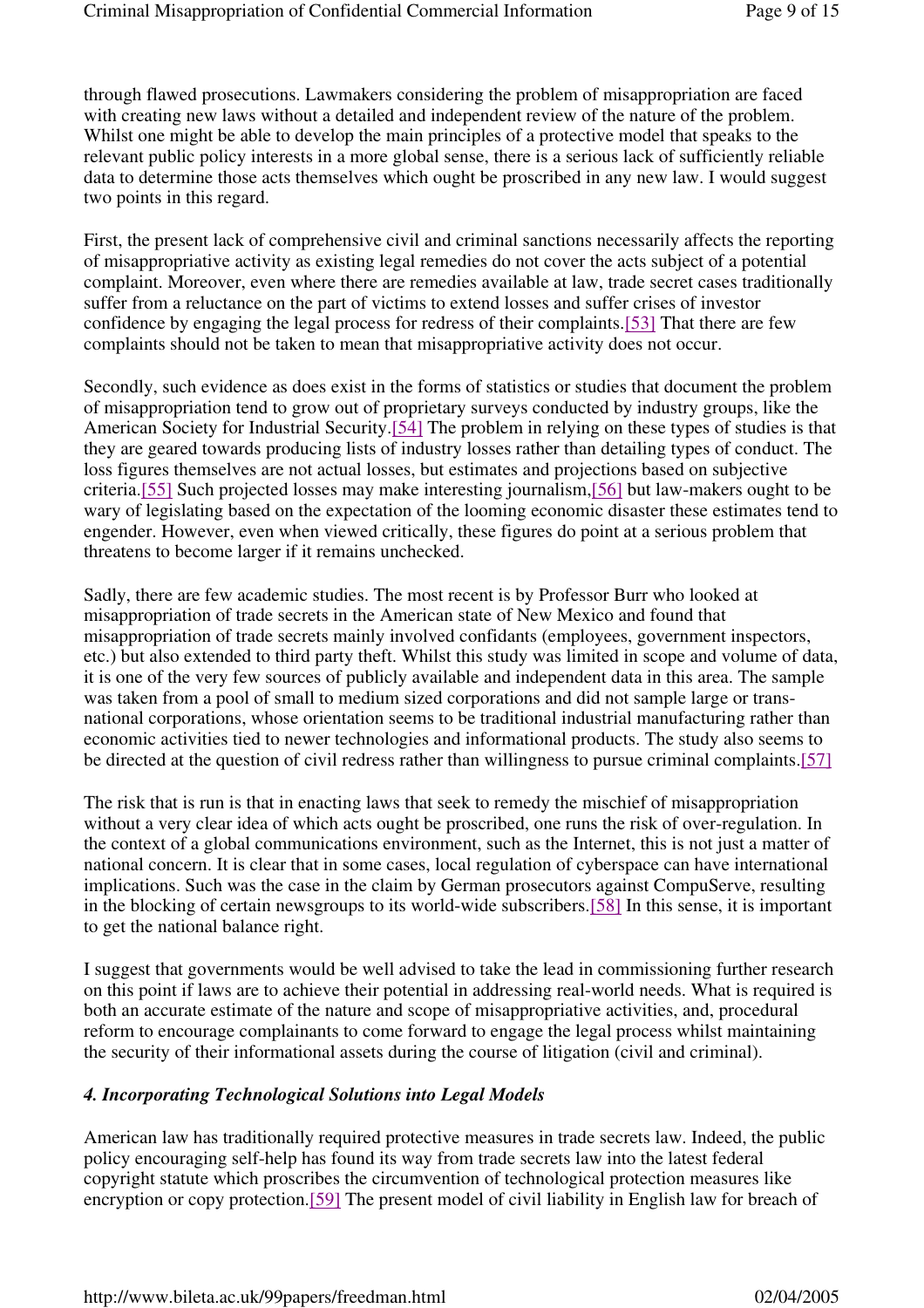confidence does not require that an information owner take reasonable steps to protect his or her information (though such efforts may be relevant in recognising the information in question as that having "the necessary quality of confidence"[60]), [61] a position that the Law Commission provisionally advocates for the criminal law.[62] The popular objection against such a requirement is the analogy to the homeowner who suffers a burglary - ought we make criminal liability of the burglar contingent on the doors and windows of the house being locked?

With respect, it is my submission that this position is quite wrong.

First, intangible information is not the same as household electronics equipment and jewellery. In the area of confidential information, where the subject-matter might itself be no longer protectable by the desire of the owner to place it in the public domain, it would appear that such a requirement is useful in limiting the scope of any legal protection to that which is in fact relatively secret and of commercial value.

Secondly, there is a public interest in encouraging the prudent use of technology in handling informational assets. Those who use information technology to deal with their sensitive information ought to be encouraged to act wisely.

Thirdly, and perhaps most importantly, by not making the law more clearly predictable information owners are placed in a position where they must go beyond taking *reasonable* protective measures and must take maximum protective measures consistent with their perceptions of the value of the information in question. Rational actors will take protective measures on a cost-benefit basis, but the efficiency of such measures in economic terms is not addressed by the state of the law and seemingly a policy of encouraging economic inefficiency is adopted.[63] Is it really better to require traders with valuable information to operate by the law of the jungle rather than merely act as reasonably prudent business people?

I would suggest that the adoption of such a requirement very much reflects the reality of cyberspace. Technologies like software-based encryption of information are useful in both attracting legal protection to certain types of information as well as assisting information owners in the efficient exploitation of the Internet to handle information.

## **Conclusion**

Abraham Lincoln famously remarked upon the utility of the patent concept in words that apply with equal force to all protected forms of intellectual property. He described the benefit of legal protection as promoting innovation by adding "the fuel of interest to the fire of genius."[64] The law has different reasons for protecting differing varieties of such property, each having its proper limits and each seeking to further the innovative process by balancing private and public interests in knowledge-based assets. In our own time, as intellectual property rights are of critical economic importance, there is a greater willingness to employ the blunt instrument of the criminal law to safeguard such rights. It is my suggestion that in the area of confidential commercial information, there is a need to revise present models and offer comprehensive and complementary protection through both receipt-based and conduct-based standards of liability. The complicating feature is the effect such remedies and proscriptions may have on individual and commercial exploitation of information technologies. I would counsel caution in drafting new laws and encourage more extensive study of the mischief to be remedied, especially the creation of suitably independent data on the nature of misappropriative activity, and encourage law-makers to look beyond national borders to the international context and implications of regulation.

#### **Notes**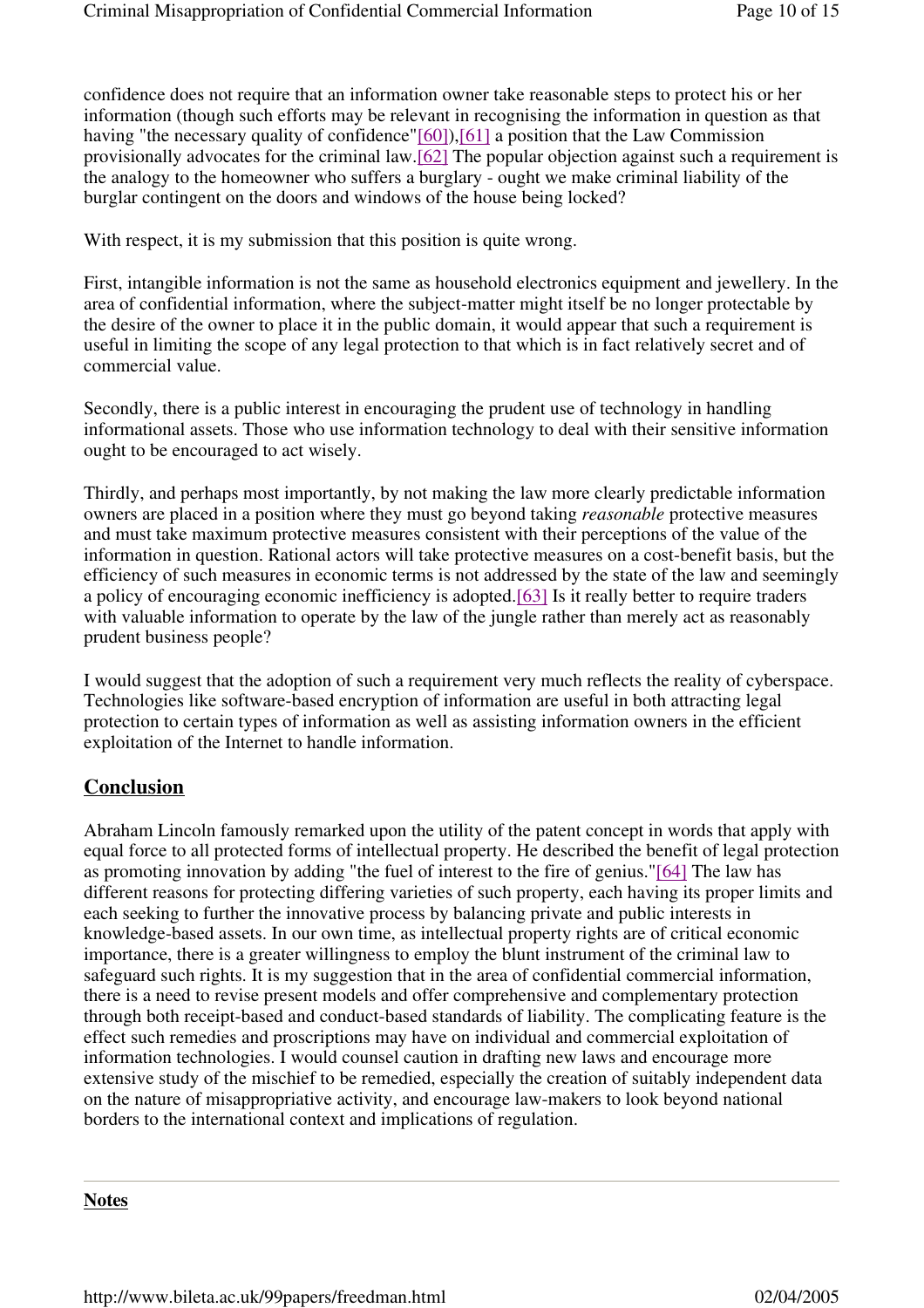[\*] My thanks to Dr Ian Walden, Queen Mary & Westfield College, London for his comments on a previous draft of this paper.

[1] Law Commission for England and Wales, *Legislating the Criminal Code: Misuse of Trade Secrets* (CP 150, 1997), hereinafter *Consultation Paper on Misuse of Trade Secrets*.

[2] I am using the phrase *confidential commercial information* in this paper in a generic sense, purposely avoiding other descriptions which often have specialised or inconsistent meanings both within English law and in other legal systems - for example, "know-how"; compare *Income and Corporations Tax Act 1988*, s.533(7), *EC Technology Transfer Regulation*, Art. 10(1), and *Poly Linn Ltd v. Finch* [1995] FSR 751. An alternative description might be that used in the *Agreement on Trade-Related Aspects of Intellectual Property Rights*, Art. 39, *undisclosed information*; with respect to this formulation, see R Krasser, "The Protection of Trade Secrets in the TRIPs Agreement" in F-K Beier and G Schricker (Eds), *From GATT to TRIPs - The Agreement on Trade-Related Aspects of Intellectual Property Rights (IIC Studies in Industrial and Copyright Law, Vol. 18)* (Munich: Max Planck Institute, 1996); F Dessemontet, "Protection of Trade Secrets and Confidential Information" in CA Correa and AA Yusuf, *Intellectual Property and International Trade: The TRIPs Agreement* (Kluwer Law International, 1998), 237 and authorities cited therein at fn. 2.

[3] *Consultation Paper on Misuse of Trade Secrets*, para. 3.1; F Gurry, *Breach of Confidence* (Oxford: Clarendon Press, 1984), 7-8; J Hull, *Commercial Secrecy: Law and Practice* (London: Sweet & Maxwell, 1998), 3-4; R Dean, *Law of Trade Secrets* (North Ryde, NSW: LBC, 1990), 8-10; J Pooley, *Trade Secrets* (NY: Law Journal Seminars Press, 1997), §1.03[3]; MF Jager, *Trade Secrets Law* (West Group), §1.04.

[4] C Arup, *Innovation, Policy and Law* (Cambridge: Cambridge University Press, 1993), 123.

[5] See RB Davies and G Saltmarsh, "An International Overview of the Incidence of Economic Crime" in J Reuvid (Ed.), *The Regulation and Prevention of Economic Crime Internationally*  (London: Kogan Page, 1995), 91-112.

[6] See generally on the problem of definition: JA Thorburn, "Defining Confidential Business Information" (1996), 9 SPG Intl L Practicum 5, 6-8; KG Fairbairn and JA Thorburn, *Law of Confidential Business Information* (Aurora: Canada Law Book, 1998), ch. 3.

[7] Primarily by denying information a true proprietary characterisation; see below.

[8] *Faccenda Chicken Ltd. v. Fowler* [1986] 1 All ER 617, 627; BS DuVal, "The Occasions of Secrecy" (1986), 47 U Pitt LR 579, 588.

[9] Arup, 126.

[10] See W Landes, R Posner & D Friedman, "Some Economics of Trade Secret Law" (1991), 5 J Econ Persp 61.

[11] "Trade Secret Misappropriation: A Cost-Benefit Response to the Fourth Amendment Analogy" (1992), 106 Harv LR 461.

[12] Arup, 125-130.

[13] *Lac Minerals Ltd. v. International Corona Resources Ltd.* (1989), 61 DLR (4th) 14, 47 (SCC) per LaForest J.

[14] Institute of Law Research and Reform and a Federal Provincial Working Party, *Trade Secrets*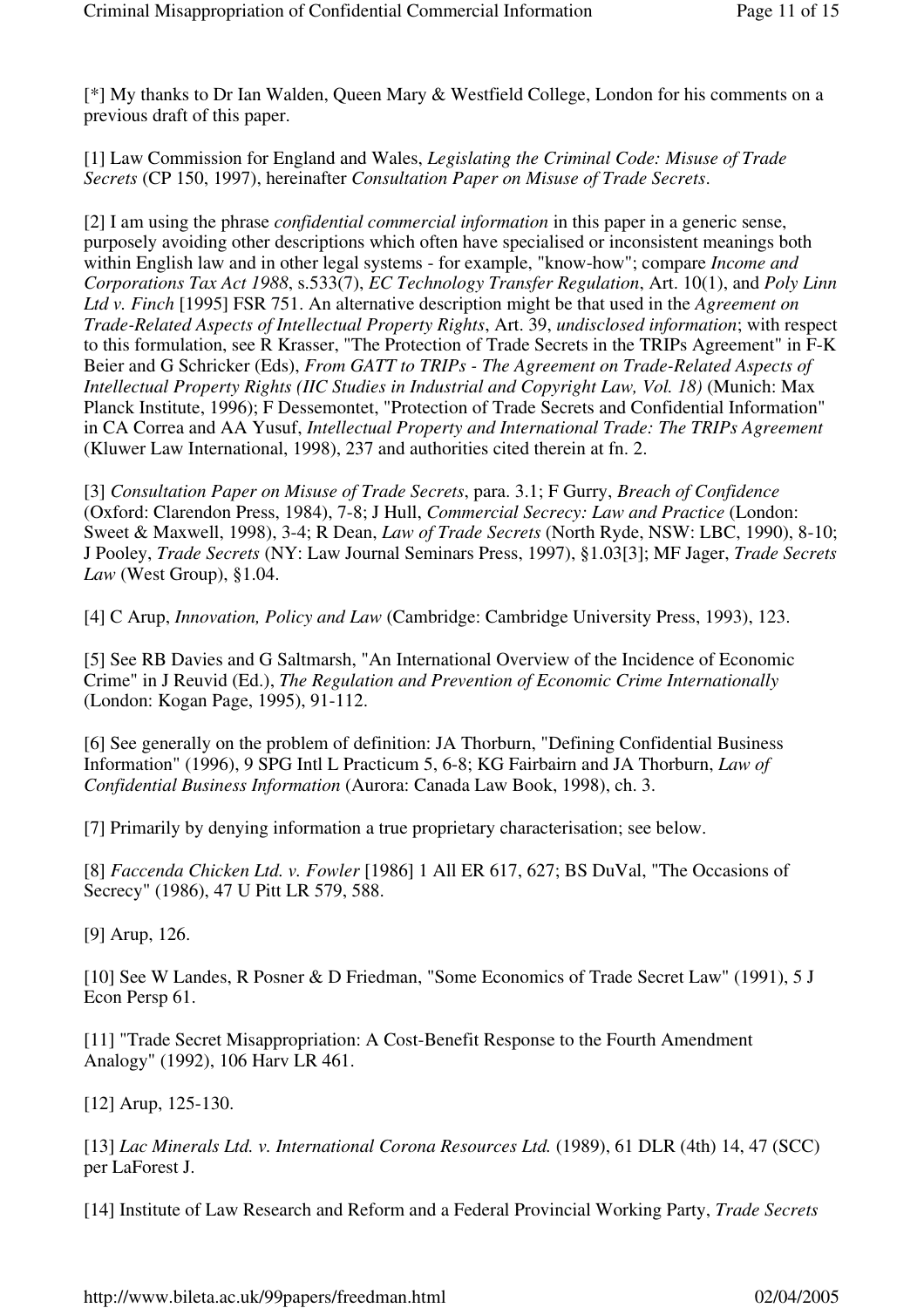(Report No. 46, 1986), para. 2.10-2.12.

[15] B Atkins, "Trading Secrets in the Information Age: Can Trade Secret Law Survive the Internet?" (1996), 4 Ill LR 1151, 1152-1154; VA Cundiff, "Trade Secrets and the Internet: A Practical Perspective" (1997), 14 Comp L 6, 7.

[16] These latter situations are more appropriately addressed in a political forum between governments and can be excluded from this discussion. See DE Denning, *Information Warfare and Security* (NY: ACM Press, 1999); E Fraumann, "Economic Espionage: Security Missions Redefined" (1997), 57 Pub Admin R 303; G Mossinghoff, JD Mason and D Oblon, "The Economic Espionage Act: A New Federal Regime of Trade Secret Protection" [1997] JPTOS 191, 192-193; S Porteous, "Economic/Commercial Interests and Intelligence Services - Commentary No. 59" (Ottawa: CSIS, 1995); "Economic Security" (Ottawa: CSIS, 1996). For an economic treatment of these issues, see M Whitney and J Gaisford, "Economic Espionage as Strategic Trade Policy" (1996), Can J Econ (Special Issue) 627.

[17] AS Weinrib, "Information and Property" (1988), 36 UTLJ 117, 133 . For example, *Murray v. Yorkshire Fund Managers Ltd* [1998] 1 WLR 951; *Boardman v. Phipps* [1967] 2 AC 46, 107.

[18] JE Penner, *The Idea of Property in Law* (Oxford: Clarendon Press, 1997), 119.

[19] The matter was left open by the House of Lords in the *Spycatcher* litigation; *Attorney General v. Guardian Newspapers Ltd. (No. 2)*[1990] 1 AC 109, 281 per Lord Goff.

[20] *Oxford v. Moss* (1978), 68 Cr App R 183; *Absolom* (The Times, 14 September 1983); *Jeffreys v. Boosey* (1854), 4 HLC 814; *Nicrotherm Electrical Co. Ltd. v. Percy* [1957] RPC 207; *Stewart* [1988] 50 DLR (4th) 1 (SCC).

[21] For a general review of the law on this point, see D Fisch Nigri, "Theft of Information and the Concept of Property in the Information Age" in JW Harris (Ed.), *Property Problems, From Genes to Pensions* (London: Kluwer Law International, 1997); R Dean, *The Law of Trade Secrets* (Sydney: The Law Book Co., 1990), 53-83; S Ricketson, " Confidential Information – A New Proprietary Interest" (1977), 11 MULR 223-245 (Part I) and 289-315 (Part II); AS Weinrib, "Information and Property" (1988), 36 UTLJ 117; JE Stuckey, "The Equitable Action for Breach of Confidence: Is Information Ever Property?" (1981), 9 Syd LR 402; SJ Soltysinski, "Are Trade Secrets Property?" (1986), 3 IIC 331.

[22] *Oxford v. Moss* (1979), 68 Cr App R 183; *Stewart* [1988] 50 DLR (4th) 1 (SCC); RG Hammond, "Theft of Information" (1984), 100 LQR 252.

[23] For a general review of the American position, see RT Nimmer and PA Krauthaus, "Information as a Commodity: New Imperatives of Commercial Law" (1992), 55 L & Contemp Pr 103; A Beckerman-Rodau, "Are Ideas Within the Traditional Definition of Property: A Jurisprudential Analysis" (1994), 47 Arkansas LR 603.

[24] *Ruckelhaus v. Monsanto Co.*, 467 US 986 (1984). See R Milgrim, *Trade Secrets* (New York: Matthew Bender), §1.7 for the authoritative American position respecting the incorporation of both proprietary and tort approaches to the protection of trade secrets. Also, Jager, §4-15; E Kitch, "The Law and Economics of Rights in Valuable Information" (1980), 13 JLS 683; M Deutch, "The Property Concept of Trade Secrets in Anglo-American Law: An Ongoing Debate" (1997), 31 U Rich LR 313.

[25] *Carpenter v. United States*, 484 US 19 (1984); *United States v. Seidlitz*, 589 F2d 152 (4th Circ., 1978).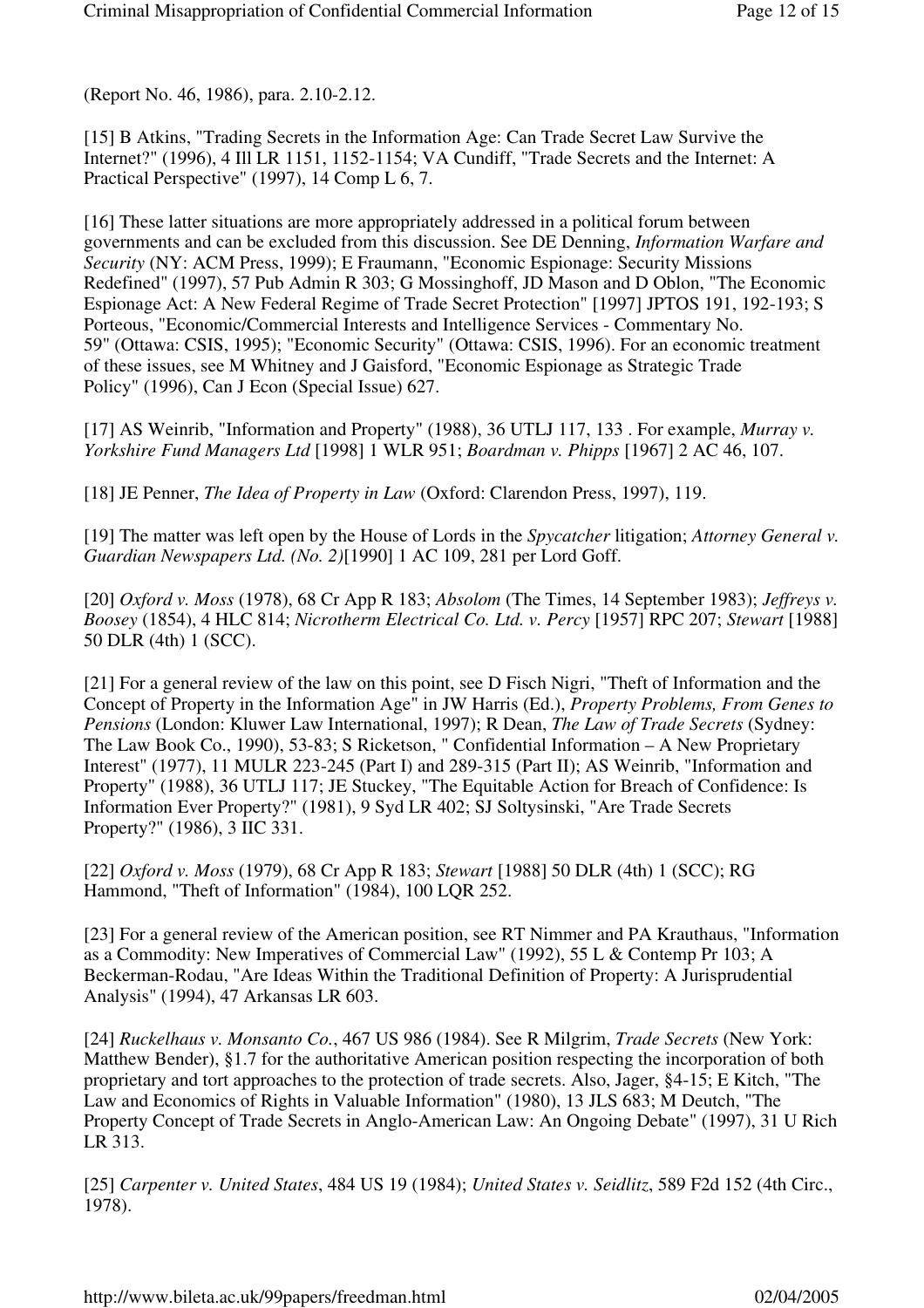[26] Gurry, 58-61; G Jones, "Restitution of Benefits Obtained in Breach of Another's Confidence" (1970), 86 L.Q.R. 463, 464; *Cadbury Schweppes Inc. v. FBI Foods Inc.* [1999] SCJ 6; *Lac Minerals Ltd. v. International Corona Resources Ltd.* (1989), 61 DLR (4th) 14, 47 (SCC); *Aquaculture Corp. v. New Zealand Green Mussel Co. Ltd.* (1985), 5 IPR 353 (NZCA); *Moorgate Tobacco Co. Ltd. v. Philip Morris (No.2)* (1984), 156 CLR 414 (Aust HC).

[27] *Kitechnology B.V. v. Unicor Gmbh* [1995] FSR 765; RP Meagher, WMC Gummow & JRF Lehane, *Equity Doctrines and Remedies* 3rd Ed. (Sydney: Butterworths,1992), para. 4103.

[28] Lord Goff and G Jones, *The Law of Restitution* 4th Ed. (London: Sweet & Maxwell, 1993), ch. 35-36; P Birks, *An Introduction to the Law of Restitution* (Oxford: Clarendon Press, 1989), 343-346; D Friedmann, "Restitution for Wrongs: The Basis of Liability" in WR Cornish, R Nolan, J O'Sullivan, and G Virgo (Eds), *Restitution: Past, Present and Future* (Oxford: Hart Publishing, 1998), 150.

[29] *Attorney General v. Guardian Newspapers Ltd. (No. 2)*[1990] 1 AC 109; *Seager v. Copydex* [1967] 1 WLR 923; *House of Spring Gardens v. Point Blank* [1984] IR 611.

[30] *Report of the Commission on Privacy* (1972, Cmnd. 5012), para. 489.

[31] See JT Cross, "Protecting Confidential Information Under The Criminal Law of Theft and Fraud" (1991), 11 OJLS 264.

[32] *Consultation Paper on Misuse of Trade Secret*s , para. 1.24.

[33] V Tunkel, "Industrial Espionage: What Can the Law Do?" [1995] Denning LJ 99, 103.

[34] English law knows no tort of unfair competition; *Bulmer Ltd. v. Bollinger SA* [1977] 2 CMLR 625; *Moorgate Tobacco v. Philip Morris Ltd.* [1985] RPC 219 (Aust HC); *Erven Warnink BV v. J. Townend & Sons (Hull) Ltd.* [1980] RPC 31; *Hodgkinson & Corby Ltd and Roho Inc v. Wards Mobility Services LtdMogul Steamship Co. v. McGregor & Co* (1889), 23 QBD 598; A Kamperman Sanders, *Unfair Competition Law* (Oxford: Clarendon Press, 1997), 52-54. Interestingly, modern American law in this area is built on the acceptance of unfair competition norms and has been so recognised since the first *Restatement of Torts* (1939), §757. For a review of early American common law on the point, see JL Hopkins, *The Law of Unfair Trade, including Trade-Marks, Trade Secrets and Good-Will* (Chicago: Callaghan & Co., 1900), 153-165; International News Service v. Associated Press, 248 U.S. 215 (1918).

[35] *Francome v. Mirror Group Newspapers Ltd.*, [1984] 1 WLR 892; *ITC Film Distributors v. Video Exchange* [1982] Ch. 431; *Distillers Co (Biochemicals) Ltd. v. Times Newspapers Ltd* [1975] QB 613, 621; G. Wei, "Surreptitious Takings Of Confidential Information" (1992), 12 LS 302.

[36] *Lord Ashburton v. Pape* [1913] 2 Ch. 469; *Argyll v. Argyll* [1965] 1 All ER 611, 627; *Butler v. Board of Trade* [1971] Ch. 680; *Commonwealth v. John Fairfax & Sons* (1980), 147 CLR 39, 50 (Aust. HC); *Webster v. James Chapman & Co.* [1989] 3 All ER 939; RP Meagher, WMC Gummow & JRF Lehane, *Equity Doctrines and Remedies* 3rd Ed.(Sydney: Butterworths,1992), para. 4109; M Richardson, "Breach of Confidence, Surreptitiously or Accidentally Obtained Information and Privacy: Theory Versus Law" (1994), 19 MULR 673; M Richardson and J Stuckey-Clarke, "Breach of Confidence" in P Parkinson (Ed.), *Principles of Equity* (North Ryde, NSW: LBC Information Services, 1996).

[37] G Jones, "Restitution of Benefits Obtained in Breach of Another's Confidence" (1970), 86 LQR 463.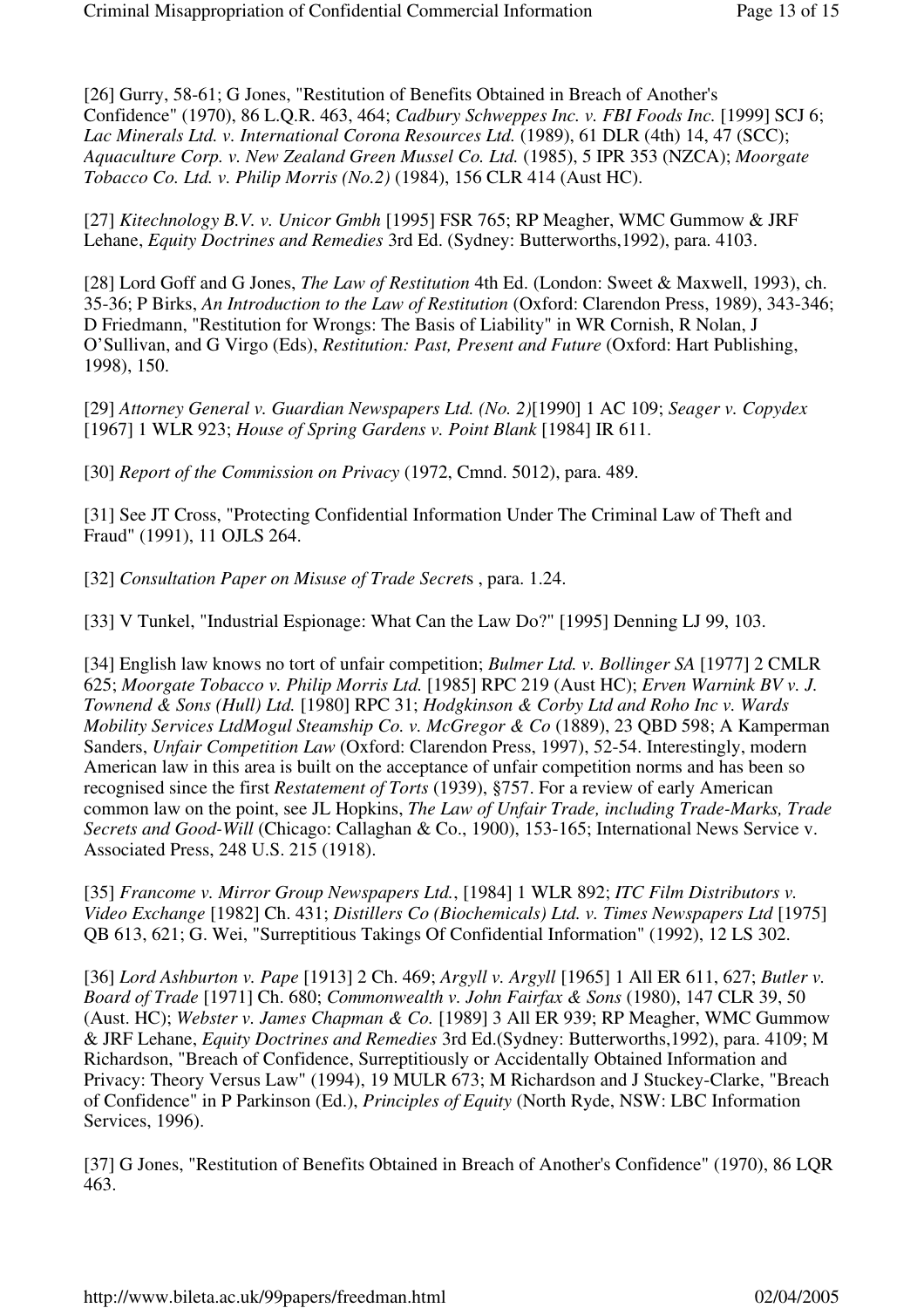[38] *Franklin v. Giddens* [1978] Qd R 72; R Wacks, *Privacy and Press Freedom* (London: Blackstone Press, 1995), 61.

[39] *Restatement of Torts* (1939), §757; *Restatement of Unfair Competition (Third)*(1995), §43. See also *Ansell Rubber Co. Pty Ltd v. Allied Rubber Industries Pty Ltd* [1967] VR 37.

[40] *Creation Records Ltd. v. The News Group* [1997] EMLR 444; *Shelley Films Limited v. Rex Features Limited* [1994] EMLR 134; *Linda Chih Ling Koo v. Lam Tai Hing* [1993] 2 HKC 1. See R Wacks, *Privacy and Press Freedom* (London: Blackstone Press, 1995), 63.

[41] WR Cornish, "Protection of Confidential Information in English Law" (1975), 6 IIC 43, 50, 53.

[42] See *Moorgate Tobacco Co. Ltd. v. Philip Morris (No.2)* (1984), 156 CLR 414 (Aust HC), where the claim was raised in relation to breach of confidence as well as being advanced on the purported tort of unfair competition.

[43] See E Kitch, "The Expansion of Trade Secrecy Protection and the Mobility of Management Employees: A New Problem for the Law" (1996), 47 So Car LR 659.

[44] R Whitaker, *The End of Privacy* (NY: WW Norton, 1999), 55.

[45] See generally H Cornwall, *Data Theft: Computer Fraud, Industrial Espionage and Information Crime* (London: Heinemann, 1987).

[46] *RTC and Bridge Publications Inc. v. FACT NET Inc., Wollersheim and Penny*, 901 F Supp 1519 (D Colo, 1995) and 901 F Supp 1528 (D Colo, 1995); *RTC v. Lerma*, 908 F Supp 1353 (ED Va, 1995). See N Hanlon-Leh, "Lessons from Cyberspace & Outerspace: the Scientology Cases" (1998), 27 Sum Brief 48.

[47] *Consultation Paper on Misuse of Trade Secrets*, para. 3.28. This is essentially an *ultima ratio* policy similar to the position recommended by the Council of Europe in relation to interference with protected personal data; see Recommendation R(89)9 (13 September 1989) and the position advocated to the Council by the Select Committee of Experts on Computer-Related Crime of the Committee on Crime Problems. In general terms, the Law Commission's provisional model is a narrow one which builds upon its recommendations respecting the equitable action of breach of confidence made in 1981; see *Report on Breach of Confidence* (Law Com. No. 110) in which it was recommended that a statutory tort be enacted to replace the current common law and equitable regime. The Law Commission recognises that whilst the government of the day accepted its recommendations in 1989, there was no political will to legislate in the area; *Consultation Paper on Misuse of Trade Secrets*, para. 2.13.

[48] GE Lynch, "The Role of the Criminal Law in Policing Corporate Misconduct" (1997), 60 L & Contemp Pr 23, 64.

[49] C Steele and A Trenton, "Trade Secrets: The Need for Criminal Liability" [1998] EIPR 188, 192.

[50] RG Bone, "A New Look at Trade Secrets Law: Doctrine in Search of Justification" (1998), 86 Calif LR 241, 296.

[51] See LL Hicks and JR Holbein, "Convergence of National Intellectual Property Norms in International Trading Arrangements" (1997), 12 Am UJ Intl L & Pol 769; J.H. Reichman, "Beyond the Historical Lines of Demarcation: Competition Law, Intellectual Property Rights, and International Trade after GATT's Uruguay Round" (1993), 20 Brooklyn J Intl L 75,76.